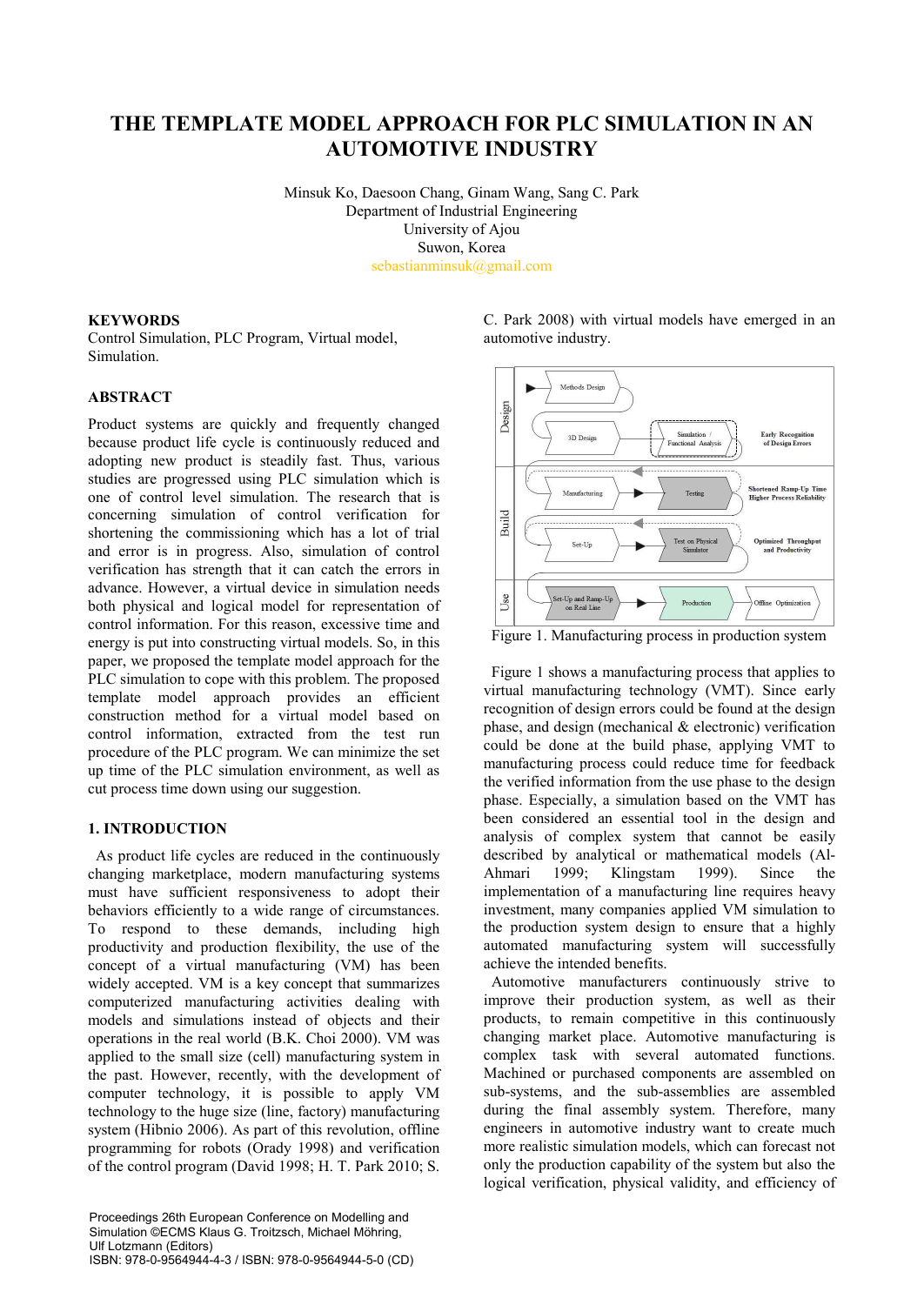co-working machines.

This demand has resulted in the concept of PLC simulation. PLC simulation can be described as a model executing digital manufacturing processes within a computer simulation. To verify the mechanical and electrical designs of the production system, it provides a realistic effect as a test run for the production system using both the 3D graphic model that appear to the same as real shop floor and the logical model that drives connected a PLC in a real factory.

Considerable work has been undertaken in the field of PLC simulation and validation of the production system. C.M Park (2009) proposed that verifies the controller logic process for the automobile industry via simulation using a state-based model that creates a virtual car body assembly line. Xusong (2006) discussed the concept, the modeling method of building an AS/RS (automatic storage and retrieval system) real time simulation and control integrated system based on the AS/RS control system structure. He proposed key features and the more significant methods used in building simulation models by using virtual reality. S.C Park (2008) proposed the architecture of a PLC program environment that enables a visual verification of PLC program integrated a PLC program with corresponding plant model. The proposed architecture provides a theoretical construction method for a plant model based on the DEVS (Discrete Event Systems Specifications) formalism for the PLC simulation. H.T Park (2010) reports an automated procedure for constructing a plant model for a simple manufacturing cell. Although those researches contributed to construct a theoretical architecture for a control level simulation environment in automobile industry, they remain limited about efficient way to construct an adjusted simulation model. The objective of this paper is to develop an efficient method for constructing models for PLC simulation in an automotive manufacturing system. The proposed model construct method employs a template model consisting of the physical model, and the logical model. The overall structure of the paper is as follow. Section 2 illustrates the architecture of the proposed template based modeling methodology, while Section 3 describes an efficient construction methodology for a template, which can be synchronized with a control program. Section 4 shows an example and illustrations. Finally, concluding remarks are given in Section 5.

## **2. APPROACH FOR CONTROL LEVEL SIMULATION**

Figure 2 shows a conventional implementation procedure of a production system. After the abstract level simulation is performed to verify or optimize the designed process, the mechanical and electrical design phases are performed sequentially. Mechanical design makes layout and physical models (2D, 3D models) that are used for manufacturing devices. It has to be verified with mechanical simulators to inspect motion, kinematic, and assembly errors. On the other hand, we can get control programs as well as logical models through electrical design. To get control programs through the electrical design, usually, electrical engineers manually write control programs by referring to the rough control logic of abstract level simulators. Since control programming is a very tedious and error-prone job, it is essential to verify the control programs offline to reduce the stabilization time of a production system. (Chang Mok Park 2009; David 1998; S.C Park 2008; H.T Park 2010).



Figure 2. A process for constructing the control level simulation



Figure 3. A process for constructing the control level simulation model

Since PLC programs only contain the control information, without device models, it is necessary to build a corresponding virtual model to perform simulation, as shown in Figure 2. However, constructing a virtual device model using for the physical model and the logical model alike requires an excessive amount of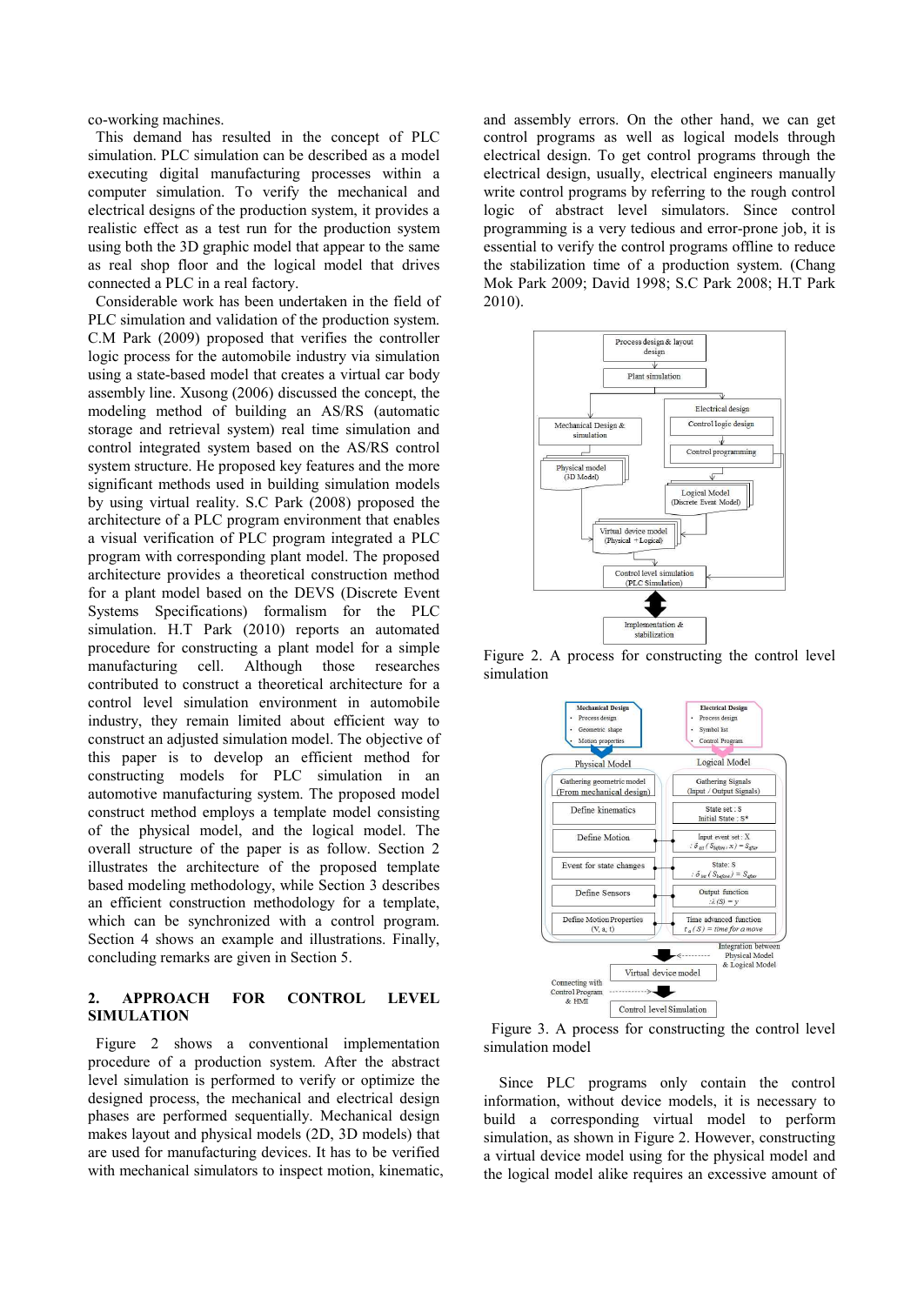time and effort, because both models are not suitable for the simulation to use immediately. Sometimes, the virtual model construction requires much more time than PLC programming. This serves as the motivation for exploring the possibility of finding a template based modeling methodology for building a virtual model from given both models.

To construct the PLC simulation environment, it is important to understand basic procedure for implementing components used to consist of the PLC simulation. Figure 3 shows general procedure for constructing virtual model in an automotive industry. There are three models, a physical model, a logical model, and a virtual model. A logical model represents the behavioral aspects of a device, while a physical model contains the mechanical aspects of a device. The logical model of a virtual device acts as an interface communicating with PLC programs and determines the behavior of the physical models. Once both physical and logical models are obtained, it becomes possible to make the virtual model, which is a digital model imitating the physical and logical aspects of a real manufacturing device. Because the virtual device model contains the logical core expressed by DEVS formalism and the physical shell shows corresponding motions reflecting the change of states of the logical core during the simulation, it represents such a manufacturing device in the real production system.

Table 1. Four steps for verifying control program based on digital manufacturing technology

| #              | Topic                               | Input                                                 | Output                                                                                 |
|----------------|-------------------------------------|-------------------------------------------------------|----------------------------------------------------------------------------------------|
| $\mathbf{1}$   | Control simulation<br>environment   | Symbol list<br>PLC Program<br>Process Design          | · Logical model<br>(DEVS Model with control signals)                                   |
|                |                                     | 3D Model<br>Layout<br>٠                               | Physical model<br>$\bullet$<br>(Geometric + Motion + Layout)                           |
|                |                                     | Logical model<br>Physical model                       | · Virtual model<br>(Logical model + Physical model)                                    |
| $\mathbf{2}$   | Manual Mode<br>Simulation           | HMI<br>· Virtual model                                | • Error report<br>· Device operation error<br>Error processing                         |
| $\overline{3}$ | Automatic Mode<br>Simulation        | <b>HMI</b><br>Robot Program<br>Product code           | Error report<br>· Entire process<br>Error processing<br>Interaction between facilities |
| $\overline{4}$ | Control simulation<br>result review | Error report<br>٠<br>Time chart of<br>control signals | • Verified PLC program                                                                 |

To apply the virtual device model to the PLC simulation connected with field environment, we have to proceed sequentially four topics as shown in Table.1. After constructing the simulation environment using virtual models and layout, users have to proceed 'Manual mode simulation' and 'Automatic mode simulation'. Each of both simulation modes has different purpose as shown in Table.1. The input factors of the both modes, HMI means a user interface for the local control console to perform control using a PC. After doing the simulation, users could obtain both the verified control program and the report containing the time chart of the control signals.

In this PLC simulation environment, the behavior of a virtual device model should be the same as the device that of actual system to achieve the control level verification. However, users have to invest so much the time and effort of building the virtual device model suitable for the control level environment, as shown in Figure 4. It is necessary to add virtual sensors and correct motions to achieve the intended task for each task to the physical model when a process design change occurs. Furthermore, the most time-consuming task in developing the logical model is analyzing device behaviors based on the process information, because the process design information contains only the process sequence of the production system not control level information. Therefore, to define the logical model of a device as a DEVS model, the user has to analyze the device behavior specifically according to the signals in control program. Since the logical model has high modeling DOF (Degree Of Freedom), users have to consider how to determine the set of DEVS components to represent device behaviors.



Figure 4. Components of a virtual device model

Once the both model are determined suitable for the simulation, then they have to be connected with one another. The output of this step is usually the virtual device model which becomes a practical guideline for the simulation. Obviously, manufacturer can benefit greatly from PLC simulation using the virtual device model, but there are still many difficulties complicating the full utilization of the virtual device model. One of the main obstacles to build a logical model comes from the understanding device behaviors which are set of tasks that are assigned to the device. Since a logical model interacts with a virtual factory may consist of hundreds of machines and product, it is difficult to find a modeling error of the designed logical model, and physical model during the simulation. Sometimes, finding modeling errors of the virtual device model becomes a bottleneck in the simulation time delay. Therefore, it is necessary to verify both logical model and physical model before the simulation.

We propose a template based modeling approach of the PLC simulation to cope with the problem. The proposed template model has a role for the practical guideline of the virtual device model, since it has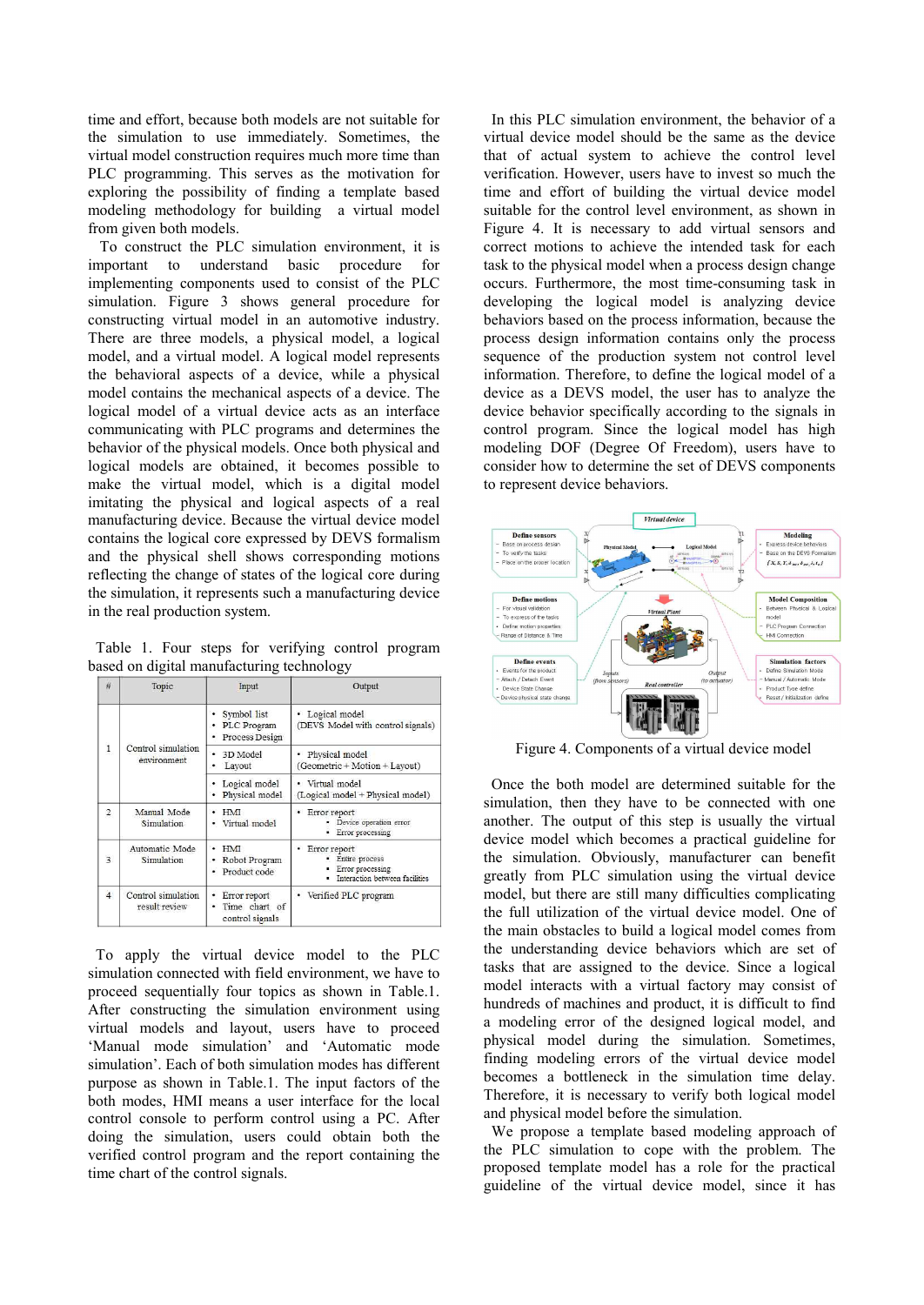containing process knowledge information in legacy simulation results. In addition that it is possible to verify the validity of the task of the virtual device model and sensor conditions. Therefore, the proposed method can reduce the modeling time and errors of the simulation model instead of reducing the modeling DOF.

## **3. TEMPLATE MODEL OF THE VIRTUAL DEVICE**



Figure 5. Control program components

To construct a template model of the virtual device, we extracted five major control components from the control program, as shown in Figure 5. PLC program starts with preconditions which are occurred by the others. To proceed this condition, it is necessary to satisfy error conditions caused by the other device, process sequence, HMI signals, and product code. After checking the *precondition by others*, the PLC program checks the self-condition of the device. These preconditions have a role for checking whether the device is located at the proper position to execute the task or not. Once the conditions satisfied, then the device executes an aimed task. The output of the task is usually verified with sensor, timer, or a signal which indicating the task is complete. Since the proposed template model contains these components in the logical model, and physical model, the modeling errors can be avoided. Since signals in the *precondition by others* are occurred by other devices or the controlling process, it is necessary to build a HMI model to send combined signals to the virtual device. If this information is predefined, users can instinctively understand about the controlled device in the control level.

Figure 6 shows a simple template model using a sample of an AGV (Automatic Guided Vehicle) with two tasks, T1 (movement from p1 to p2) and T2 (movement from p2 to p1). As the two tasks should triggered by external events, terms here as *E\_X1* and *E\_X2*. When the user select this template model, it is possible to instantiate the logical model automatically. And, the physical model is instantiated from the predefined physical model, which has two motions *M1*, *M2*, and two position sensors *S1*, *S2*. And functional relationships will be automatically defined between DEVS components of the logical model and physical activities in the physical model, as shown in Figure 3. Using this template, users can intuitively understand both the logical and the physical aspect of the device. The logical model (DEVS atomic model) of the virtual device, corresponding to the AGV, can be described as follows:





Figure 6. A template model of the virtual device for PLC simulation

This simple template model contained the major components of the PLC program, as mentioned above. Since *S1*, *S2* have a role for sensing the AGV position, the preconditions of the AGV can be verified. And the time to travel between *P1* and *P2* can be used for verifying the AGV motion verification. If the time is not satisfied with the purpose of the motion, the position of sensors or motion properties has to be readjusted. Finally, the external functions have to be verified with the sensors before sending an external signal. To export *E\_Y1*, which verifies the task is finishing, it is necessary to satisfy the *S1* and *Y1* simultaneously. When the simulation has to be initialized by the process reset signal, physical model moves to the *P1* position and the state of the logical model set up with initial state *S\_P1*.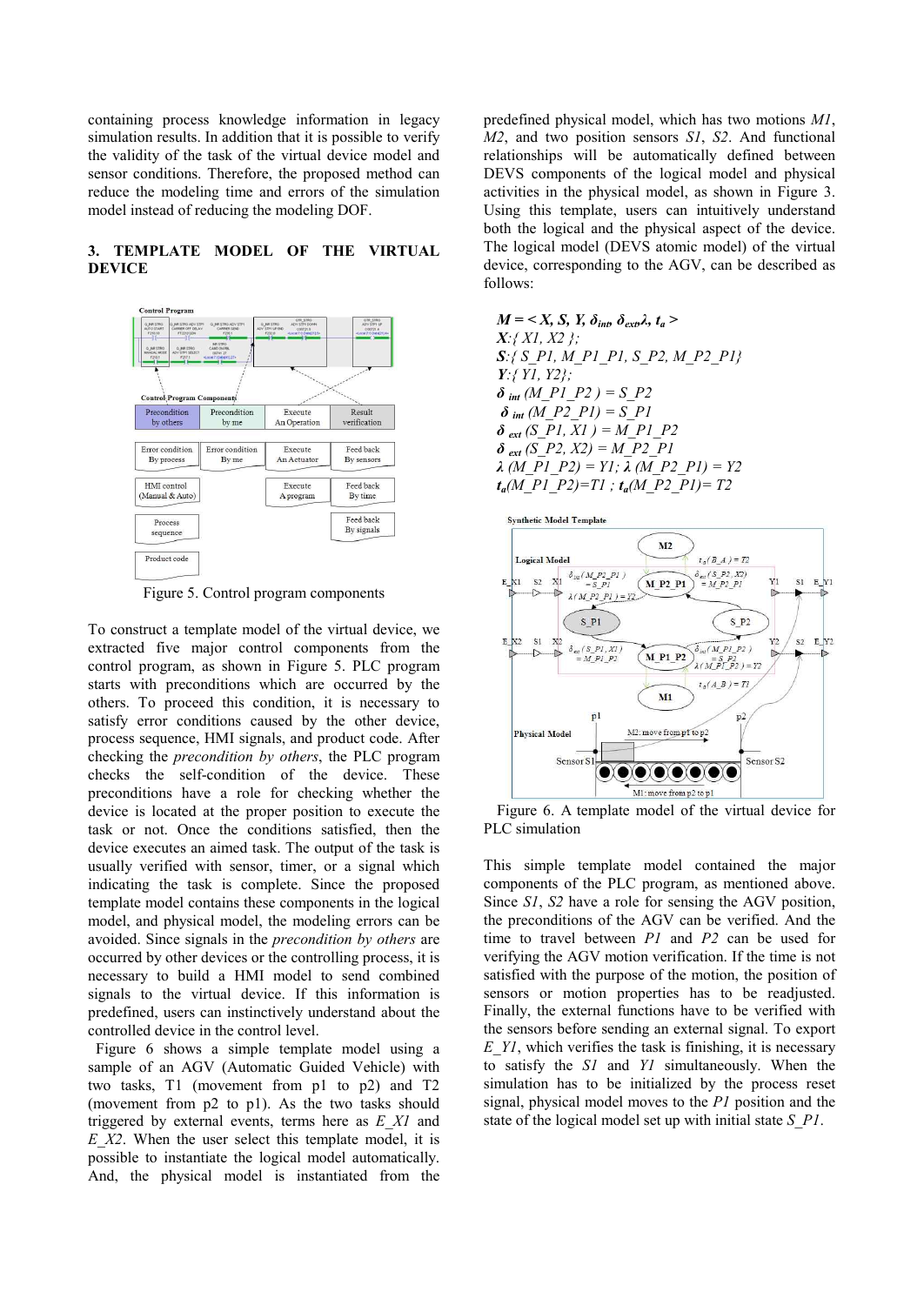#### **4. EXAMPLE & ILLUSTRATIONS**

As depicted above, we will describe an applying method to the Side Inner Line (called SIL) and Side Quarter Line (called SQL), which have a role for transporting a side inner (side quarter) panel from the AS/RS to the side assembly line, in this chapter. The SIL (SQL) line is typical example of the flow shop. Various types of side sub panels are transported by the handling robot, and conveyor system.

The detailed process of transporting a panel from the pallet in the AS/RS to the side assembly line will be explained with the help of a work cell shown in Figure 7. The work cell consists of three handling robots {ROBOT\_1, ROBOT\_2, and ROBOT\_3}, two conveyor system {CONVEYER\_1, CONVEYER\_2}, and two idle jigs {JIG\_1, JIG\_2}. A scenario for this work cell is as follow: If a panel arrives at 'PLT\_1', then 'ROBOT\_1' moves the panel to 'CONVEY\_1'. On the other hand, if a panel arrives at 'PLT\_2', then 'ROBOT\_2' moves the panel to either 'JIG1' or 'JIG2' by the car type. And 'ROBOT\_3' moves the panel from the 'JIG\_1 (JIG\_2)' to the 'CONVEYOR\_2'. When the panel arrived at the conveyor, it moves the carrier which is loading the panel from the front station 'LIFTER FRT' to the rear station 'LIFTER RR'. If the carrier arrives at 'LIFTER\_RR', it will be removed by the handling robot of the side assembly line, which is the next step production line of the SIL (SQL) line.



Figure 7. A process flow of Side Quarter and Side Inner line

The proposed template methodology of a virtual device model will be explained with the help of the conveyor system sub-system of the SIL (SQL). It is necessary to identify the behaviors and the tasks assigned to the conveyor to define sub-devices assembled to the conveyor. Although there are various models of the conveyor could be defined by the virtual model, we extracted simple templates for the virtual model, which can explain the behaviors of the conveyor. Figure 8 shows mechanical design of the conveyor system, which consists of ten stoppers and two lifters. To proceed the carrier, the conveyer has used the motor, which continuously running the belt, and stoppers to prevent the carrier to proceed. To describe this system realistically, we have to construct a virtual device model of the motor moving the carrier on the belt. However, it is difficult to describe behaviors of the motor as the virtual device model, since it has continuous behaviors, running continuously until receiving the stop signal. To remedy this problem, we analyzed both mechanical design and PLC program of the conveyor system. Stoppers are attached to the conveyor (top layer: forward direction, bottom layer: reverse direction) to move the carrier circularly, and the distance between stoppers is uniformly defined as *d\_stopper*, as shown in Figure 8. And control logic for the conveyor to move the carrier using stoppers could be defined as follow;

## *IF( STP( N+1 ) Has NO CARRIER && STP( N+1 ) is UP ){ STP(N) go DOWN; break;} ELSE IF (STP( N+1 ) Has a CARRIER && STP( N ) is DAWN ){ STP(N) go UP; break;}*



Figure 8. Mechanical design of an automated conveyor

The DEVS atomic model of the virtual device, corresponding to the stopper, can be described as follow;

*X:{ STP\_UP, STP\_DOWN}; S:{UP,MOVE\_FORWARD, DOWN, MOVE\_REVERSE} Y:{ STP\_UP\_DONE, STP\_DOWN\_DONE};*   $\delta$ <sub>*int</sub>* (*MOVE\_FORWARD* ) = DOWN</sub>  $\delta$ <sub>*int</sub>* (*MOVE\_REVERSE* ) = UP</sub>  $\delta$ <sub>*ext</sub>* (*UP, STP\_UP* ) = MOVE\_FORWARD</sub>  $\delta$ <sub>*ext</sub>* (*DOWN, STP\_DOWN* ) = MOVE\_REVERSE</sub> *λ(MOVE\_FORWARD ) = STP\_DOWN\_DONE λ(MOVE\_REVERSE) = STP\_UP\_DONE ta(MOVE\_FORWARD)=TIME\_TO\_TRABEL\_FWD ta(MOVE\_REVERSE)=TIME\_TO\_TRABEL\_BWD*

Figure 9 shows a virtual model template of the stopper. To define the physical model of the stopper, which describes the motions for transports the carrier on the belt, we defined the *virtual probe* model obtained physical properties of the belt such as velocity, acceleration, and deceleration. The *virtual probe* has the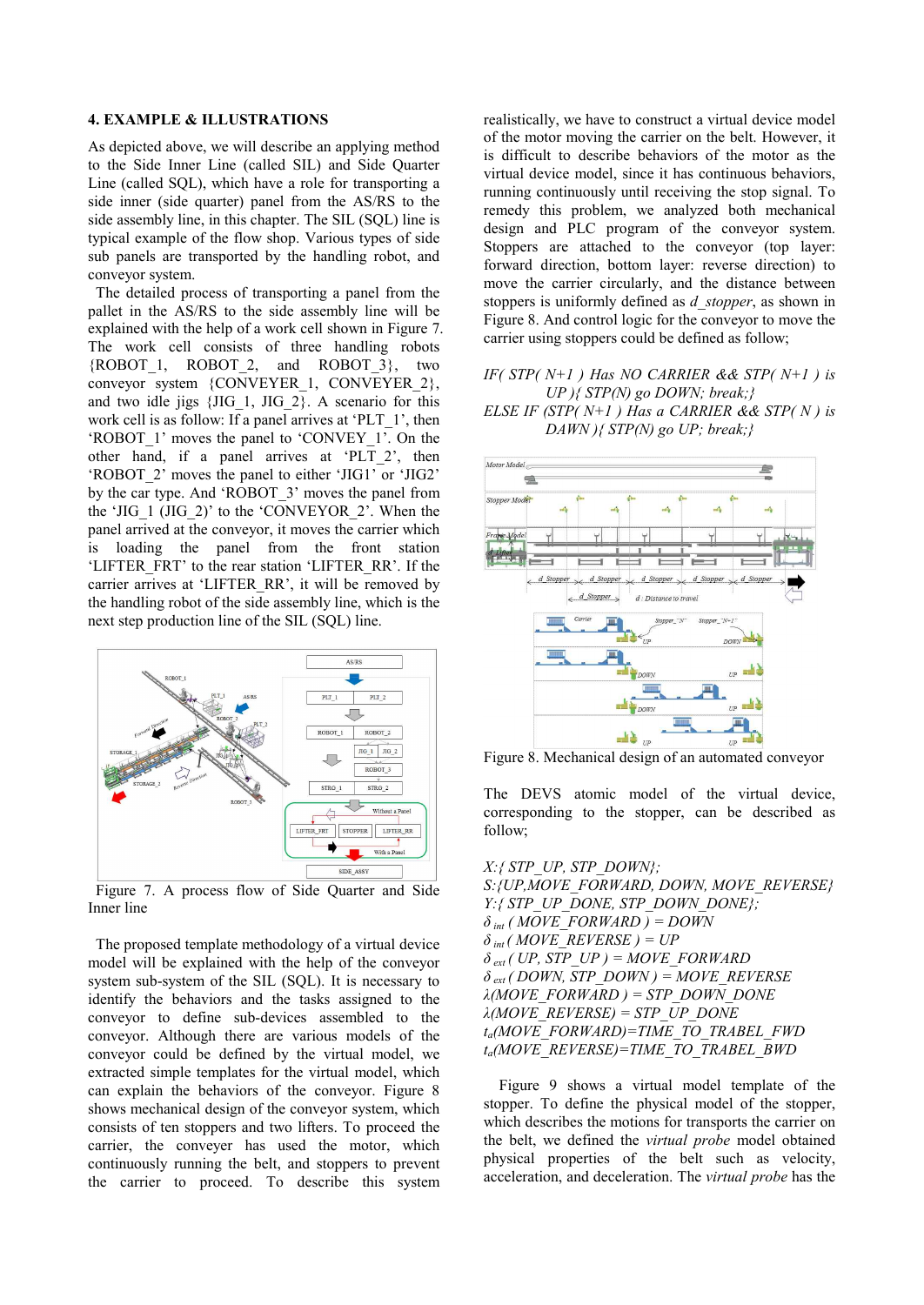predefined motions 'M\_Forward (start to end position)' and 'M\_Reverse (end to start position)' and an initial position. When the state 'UP' was transited to 'Move forward' by the 'STP\_DOWN', the *virtual prove* attach the nearest carrier and move forward the distance *d\_stopper*, then detach it at the destination. Furthermore, a virtual sensor of the virtual model sends a signal to the PLC to indicate whether the carrier is arrived at the proper position or not. This template model of the stopper is applied to all stopper models in the conveyor. Although the signals used in the PLC is different, we used the template model repeatedly according to connect signals to the proper ports of the template. As a results, we can reduce the time for constructing the virtual model, and carry out the 'manual mode' simulation efficiently.



Figure 9. A virtual model template of a stopper

We could obtain the virtual device models from the proposed template model of robot, jig, stopper, and lifter. Since virtual models are built by the template, it could inherit the template properties of each model. Figure 10 shows a virtual model of the stopper and Figure 11 shows a virtual model of the vertical lifter, which consists of 'PUSHER', 'LOCKER', 'JIG', 'LIFTER'. We applied the proposed method to the SIL (SOL) line

constructed by Korea automaker. The proposed method was implemented in C++ language, and test run were made on a personal computer, as shown in Figure 12. The PLC program was written using RS Emulator of the PLC program provided by AB Corporation.



Figure 10. Virtual devices model of the stopper & vertical lifter



Figure 11. Virtual devices model of the stopper & vertical lifter



Figure 12. PLC simulation environment of SQ & SIL

## **5. CONCLUSION**

To minimize the stabilization time of a production system to reduce the time to market, it is necessary to carry out the PLC simulation using virtual device